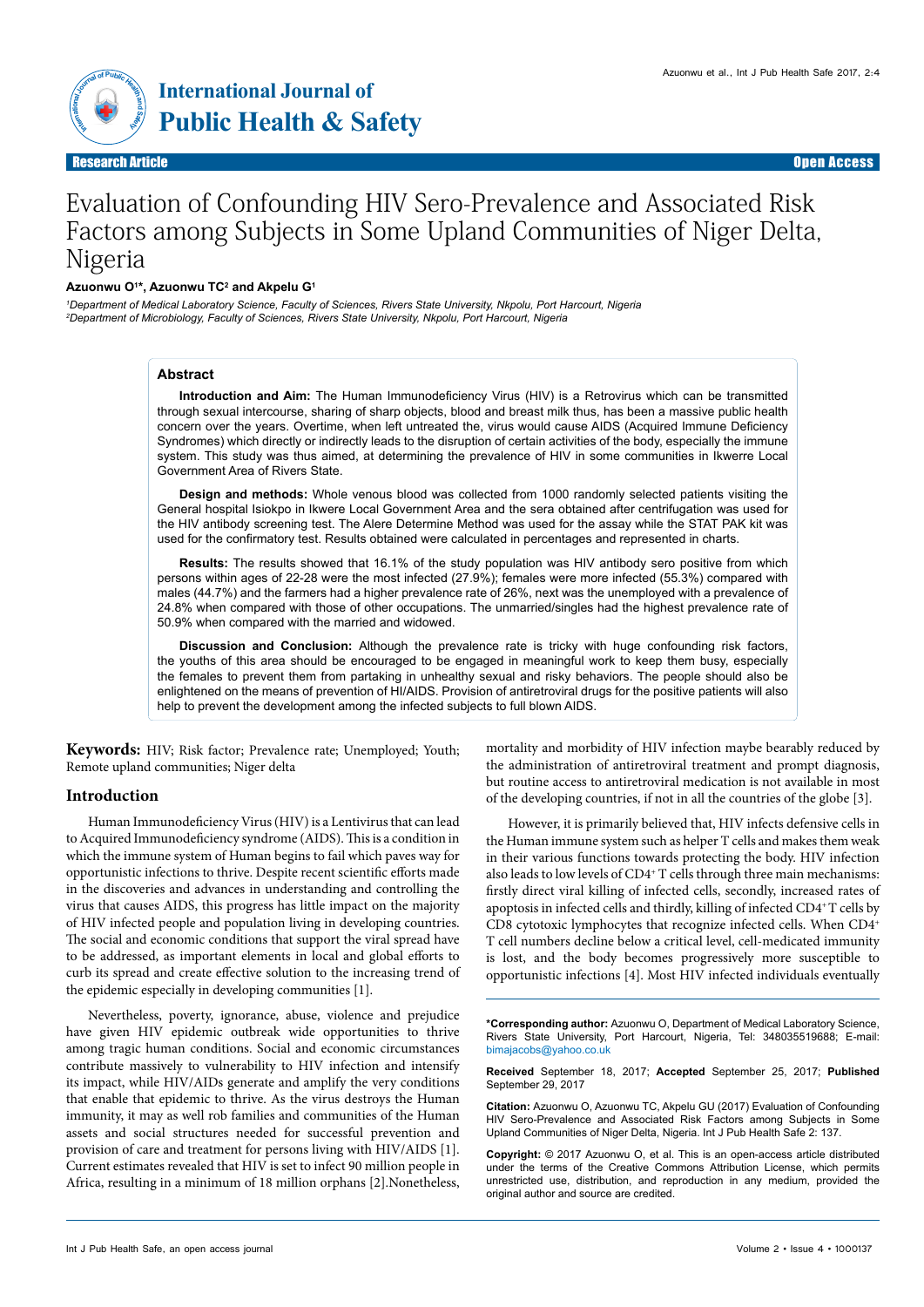develop AIDS, these individuals mostly die of opportunistic infections or malignancies associated with the continuous failure of the immune system. If no treatment is given, after 10-15 years of HIV infection, about 9 out of every 10 persons with the virus will progress to AIDS. Many progress much sooner depending on individual immunity [5]. Life expectancy of people infected with HIV is increased by consistent treatment with antiretroviral medication. Even after HIV has progressed to diagnosable AIDS, the overage survival time with antiretroviral therapy (as of 2005) is estimated to be more than 5 years. [6]. It is hoped that current and future treatments may allow HIV-infected individuals to achieve a life expectancy of approaching that of the general public, if well diagnosed and managed in good time.

AIDS was first reported when the Centers for Disease Control and prevention (CDC) recorded a cluster of *Pneumocyctis carinii* pneumonia (now still classified as PCP but known to be caused by *Pneumocystis jirovecii*) in five homosexual men in Los Angeles [7]. Initially, there was no official name for the disease. CDC often refers it to, by way of the diseases that were associated with it, for example, lymphadenopathy, and the disease after which the discoverer of HIV originally named the virus [8]. They also used Kaposi's sarcoma and opportunistic infections, the name by which a taskforce had been set up in 1981. In the general press, the term GRID, which stood for Gray-related immune deficiency, had been coined [9]. The CDC, in search of a name, and looking at the infected communities coined "the 4H disease", as it seemed to single out Haitians, homosexuals, hemophiliacs and heroin users. Nevertheless, after determining that AIDS was not streamlined to the homosexuals alone, the term GRID became misleading and AIDS was introduced at a meeting in July 1982. The CDC started using the name AIDS in September 1982, and there and then, the disease was properly defined and positioned till date.

Nevertheless, HIV has been shown to be transmitted through vaginal or anal sex without condom with someone who is infected, Mother-to-child-transmission (MTCT) (during pregnancy, during birth of the baby, or through breastfeeding), Using unsterilized sharp objects or receiving an injection from an unsterilized needle that was previously used by someone with HIV, through heterosexual route, improperly screened blood for transfusion or blood contact from someone who is infected with HIV. Furthermore, it can be found in the blood, semen, pre-seminal fluid or vaginal fluid of a person infected with the virus; the lining of the vagina can tear and allow HIV to enter the body; direct absorption of HIV through the mucous membranes that line the vagina is also a possibility; In the body of the male, HIV can pass through urethral opening or small cuts or open sores on the penis and infect the unsuspected victim.

The AIDS pandemics can also be seen as several epidemics of separate subtypes; the major factors in its spread are sexual transmission and vertical transmission from mother to child at birth and through breast milk [10]. It is said to have claimed an estimated 2.1 million (range 1.9-2.4 million) lives in 2007 despite improved access to antiretroviral treatment, of which an estimated 330,000 were children under 15 years [2]. Worldwide, 33.2 million people are estimated to be living with HIV in 2007, including 2.5 million children. An estimated 2.5 million (range 1.8-4.1 million) people were newly infected in 2007, including 420,000 children [2]. In 2007, Sub-Saharan Africa contained an estimated 68% of all people living with AIDS and 76% of all AIDS deaths, with 1.7 million new infections bringing the number of people living with HIV to 22.5 million, and with 18 million AIDS orphans living in the region. By this estimation, Sub-Saharan Africa maintains the worst hit. Unlike other regions, most people living with HIV in Saharan Africa 2007

(61%) were women. The prevalence rate of adults living with AIDS in 2007 was estimated at 5.0% and AIDS continued to be the single largest cause of mortality in this region. South Africa, followed by Nigeria and India has the largest population of HIV patients in the world. South and South East Asia are second worst affected; in 2007 this region contained an estimated 2.5 million infection and an estimated adult prevalence of 0.36%. Life expectancy has fallen dramatically in the worst-affected countries; for example, in 2006, life expectancy in Botswana had dropped from 65 to 35 years [11]. Sub-Saharan Africa accounted for 72.7% of the world's AIDS-related deaths and 67.6% of the world's HIV infection [12].

Nigeria is the most populous in Africa with an estimated 3 million HIV infected persons. About 50,000 to 100,000 children are born yearly in Nigeria with HIV. Its HIV/AIDS prevalence rate is 3.4% while that of Rivers State is 15.2% [13]. The study was thus, aimed at determining the prevalence and risk factors of HIV infection in some remote communities in Ikwerre Local Government Area in Rivers State that access the General Hospital Isiokpo as a point of call for their health needs, given the increasing trend of lack of access to functional health facilities in the communities that are close to the subjects. The hospital is a central one visited by most sick persons in the Local Government Area. More often when persons come with certain signs and symptoms, they are believed to have malaria or typhoid which may be a wrong diagnosis in some cases. It is strongly believed that the results generated will thus, provide epidemiological data on HIV prevalence in the screened communities, as most of the HIV programmes and intervention in the region has always focused its targets in the urban cities of the state, hence leaving those in the remote communities with no access to HIV intervention advocacies and health education outcome.

# **Materials and Methods**

## **Study population/design**

Ikwerre, an ethnic group in Rivers State of Nigeria is made of four Local Government Areas- Emohua, Obio Akpor, Port-Harcourt, and Ikwerre Local Government Areas. The people depend mainly on farming since there is large expanse of land. The farming is done either at subsistence or commercial level. At the commercial level, the produce are sold for earn income. Some others are artisans and engage in other means of earning income. Christianity is widely practiced in this region. This study was carried out in Ikwerre Local Government Area of Rivers State of Nigeria where Isiokpo General Hospital is Located. Isiokpo is the Headquarter of Ikwerre Local Government Area of Rivers State, Nigeria. The Hospital is well equipped with Medical and Laboratory facilities and has an average of 200 outpatient attendances daily, where at least 20 patients that come to the laboratory daily were screened for Human Immunodeficiency Virus (HIV) infection between July 2008 to November 2008 respectively. This study was carried out irrespective of the age and gender of the patients. The demographic data of the patients such as age, marital status, occupation and sex were taken through a self-administered questionnaire.

## **Inclusion criteria**

The subjects must be willing to participate and also with due consent approval. The subject must be residing in Ikwerre local government Area and has not been previously be diagnosed of HIV infection.

#### **Exclusion criteria**

Not willing to participate in the research hence no consent approval provided. Also subjects who are not residing in the communities are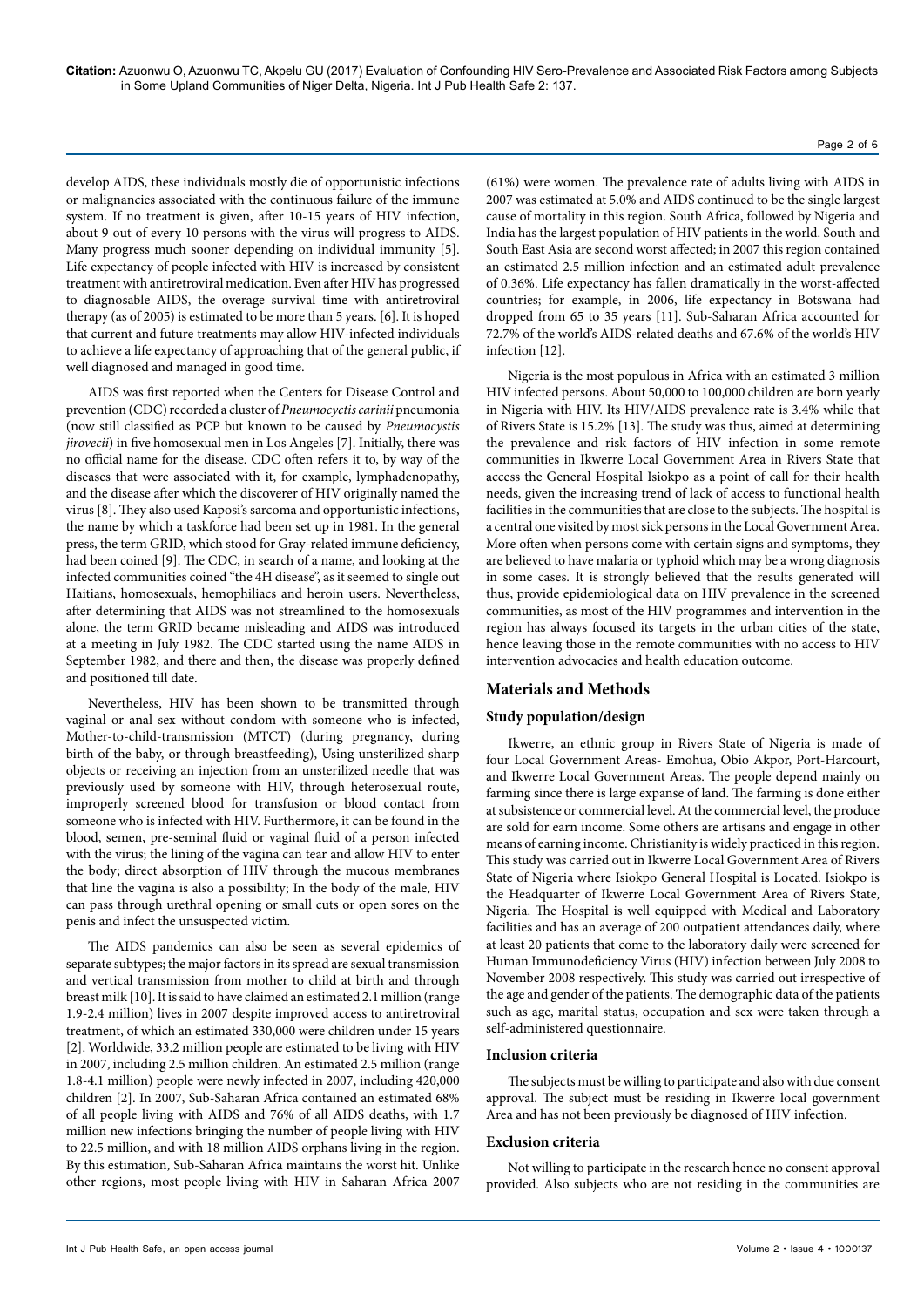Page 3 of 6

excluded, even as subjects who are already diagnosed of HIV were also removed from the study.

# **Experimental**

## **Specimen collection**

Whole venous blood (2.5 ml) was collected from the patients with syringe and placed in clean vial bottles. The blood was allowed to clot and the serum separated by centrifugation and stored at -20 °C until when analyzed.

Detection of antibodies to Human Immunodeficiency Virus type 1 and 2 was done using Alere determines kit and Stat-Pak Kit manufactured by Alere Medical CO. Ltd Japan and CHEMBIO Diagnostic systems, INC, USA respectively. The Alere determine kit was first used; reactive tests were repeated at least once to avoid false positive results and confirmed using Stat-Pak kit. The kits were used in accordance with the manufacturers' Standard Operating Procedure respectively.

# **Determine method**

**Principle:** Sample is added to the sample pad. As the sample migrates through the conjugate pad, it reconstitutes and mixes with the selenium colloid antigen conjugate. This mixture continues to migrate through the solid phase to the immobilized recombinant antigens and synthetic peptides at the patient window site. If antibodies to HIV-1 and HIV-2 are present in the sample, the antibodies bind to the antigenselenium colloid and to the antigen at the patient window forming a red line at the patient window site. If antibodies to HIV-1 and/or HIV-2 are absent, the antigen- selenium colloid flow past the patient window and no red line is formed at the patient window site.

The procedure involved using a precision pipette to drop 50 µl of serum sample on the sample pad and after 15 minutes, the results were read. Two bars, one in the control and one in patient window indicated a positive result; one bar in the control indicated a negative result while no bar indicated an invalid result.

**Stat-Pak method:** STAT-PAK assay is a single- use immunochromatographic rapid screening test for the detection of antibodies to Human Immunodeficiency Virus types 1 and 2 (HIV1/2) in finger stick whole blood, venous whole blood, serum or plasma specimens.

**Principle:** HIV 1/2 STAT- PAK assay employs the combination of a specific antibody binding protein, that is congregated to a colloidal gold dye particles, and HIV1/2 antigens which are bound to the membrane solid phase. It is based on the binding of antibodies to the antigens. The sample is applied to the sample(s) well followed by the addition of running buffer. The buffer facilitates the lateral flow of the released products the binding of antibodies to the antigens. If the antibodies are present, they bind to the gold conjugated antibody binding protein. In a reactive sample, the dye conjugated-immune complex migrates on the nitrocellulose membrane and is captured by the antigens immobilized in the test (T) area producing a pink line. If HIV antibodies are absent, there is no pink line in the test (T) area.

The STAT-PAK test was removed from its pouch and placed on a flat surface; the test device was labeled with the patients identification number; the 50 µl sample loop was touched on the specimen, and the opening of the loop filled with the liquid; the sample loop was held vertically, and made to touch the pad at the center of the sample(S) well of the device to dispense 50 µl of the sample (serum) into the sample pad; the running buffer bottle was inverted and held vertically over the sample well; 3 drops of the buffer was added slowly, drop wise, into the sample(S); after the addition of the running Buffer, the results were read within 10 minutes.

# **Statistical Analysis**

SPSS 11.0 Window statistical computer data base was used to analyze the data. The data was grouped into age group, occupation, marital status, and percentage prevalence. Chi-square was used to test for independence between percentage (%) prevalence in each of the groups. An error probability (p value) of <0.05 was considered not significant in all the statistical comparisons.

#### **Results**

A total number of 1000 persons within different age groups were screened for Human Immunodeficiency Virus (HIV) antibodies. Out of this number screened, 161 persons tested positive for HIV seropositive, representing a prevalence rate of  $16.1\%$  ( $X^2$  81.054, P>0.05) of the total population screened.

Figure 1 shows the age distribution of the persons tested. From this figure, majority of the persons tested were within ages 22-28. Figure 2 shows the prevalence rate of HIV in relation to age and sex. The rate of HIV infection was highest within ages 22-28 with a prevalence of 27.9%  $(X<sup>2</sup>25. 373, P value > 0.05)$ . This is followed by the age group 15-21 with a prevalence rate of  $18.0\%$  (X<sup>2</sup> 4.272, P>0.05). The lowest prevalence rate occurred in the age group of 57- above, with a prevalence rate of 8.0% ( $X^2$  0.870, P<0.05). It also showed that the gender with the highest number of positive cases was females with 89 cases (55.3%) compared with males who were 72 (44.7%) in number still within this age bracket.

Figure 3 shows the prevalence rate of HIV infection in relation to occupation. The highest prevalence of HIV infection occurred among the farmers  $(26.0\%)$   $(X^2 5.221, P>0.05)$ . This is followed by the applicants, with a prevalence of  $24.8\%$  ( $X^2$  3.965, P>0.05). The lowest



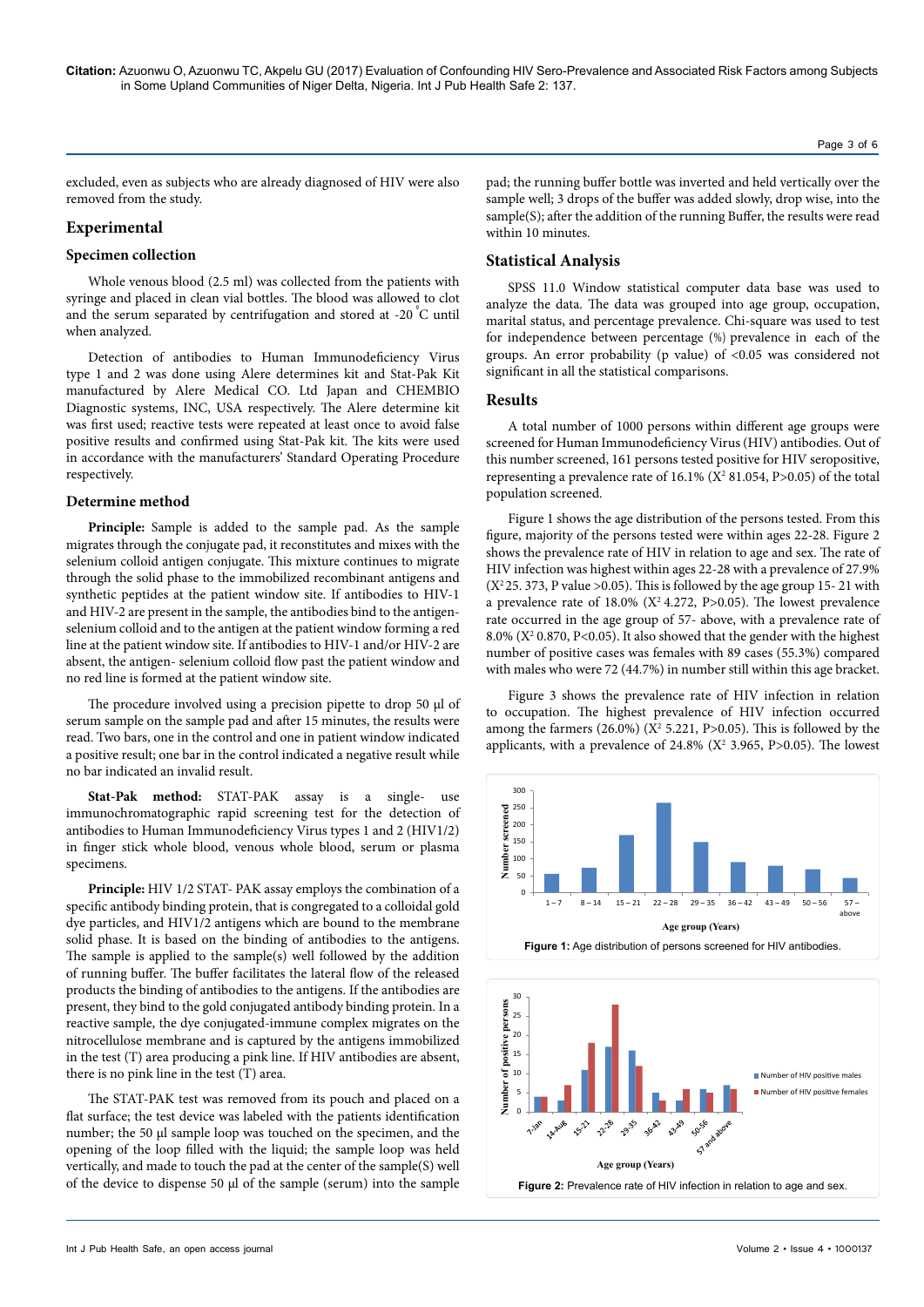



prevalence occurred among others, with a prevalence rate of 9.9%  $(X^2)$ 2.749, P<0.05).

Figure 4 shows the prevalence rate of HIV infection in relation to marital status. From this table, the highest prevalence occurred in the singles/not married, with a prevalence of  $50.9\%$  ( $X^2$  9.259, P>0.05). Married showed the lowest prevalence of 22.9% ( $X^2$ 0.529, P<0.05).

## **Discussion**

The HIV infection which leads to AIDS has been a public health concern as well as global health threat, thus this has increased the need for determining its prevalence in different locations of the world so as to build a very strong impetus and strategy on how to manage the scary scourge. This study was aimed at determining the prevalence of Human Immunodeficiency Virus (HIV) infection in rural households/ communities of Ikwerre Local Government Area of Rivers State, Nigeria. This was achieved by correlating the effect of some risk factors such as the marital status, age, sex and occupation of the people the remote communities assayed.

The overall prevalence rate observed in this study was 16.1%. The value obtained in this study is however less than that reported in the Northern Eastern part of Nigeria by Baba et al. [11] Sirisena et al. [14] and Ejele et al. [15]; but more than that recorded by Okerentugba et al. [16] who recorded a prevalence of 3% from samples of pregnant women collected from a Cottage hospital at Rumubiakani, Port Harcourt. Lower results were recorded in Osogbo and Enugu which had a prevalence rate of 3.1% and 3.5% respectively [17,18]. This result is also higher than that obtained in the study conducted by Azuonwu et al. [19] in Ogba/Egbema/Ndoni Local Government Area in the same state where the prevalence rate was 10.57%. Among pregnant women and STD patients in Ibadan, a prevalence rate of 28.6% 10.8% respectively [20]; zero prevalence among blood donors in Ibadan [21] and 11.0% among pregnant women in Port Harcourt [22]. Another study on coinfection in the North Western part of Nigeria recorded a prevalence rate of 12.1% for HIV-2 and 0.5% for HIV-2 [23,24] respectively.

The higher prevalence rate may be due to the number of samples collected for this study as most of the other studies carried out make use of sample size less than 1,000. Also, the hospital is the only government owned general hospital within the area which makes it possible for majority of the indigenes of the Area to visit it as their main source of medical attention facility.

The prevalence of HIV infection was found in this study to be higher among females than males. The study carried out by Azuonwu et al. [19] also affirms this as females had a prevalence of 7.61% as against 2.96% in males. Also, the findings of Azuonwu et al. [25] stated that for every infected male, there as a corresponding 12 to 13 HIV infected females. This observation may have been accounted for by the fact that women are more vulnerable to the infection due to probably multiple sexual partners for exchange of gifts (such as money) or favors or be involved in risky behaviours that make them vulnerable to HIV infection such as prostitution. In some cases, females are raped which also exposes them to the virus at the early stage of life. This study however is in difference to that by Azuonwu et al. [26] who reported that among oil workers and students, females had a lower prevalence compared with males.

This study shows that the age group most affected with the infection is between 22-28 years, 27.9% (X2 25.373, P>0.05). This is the peak age for sexual demand and other activities like barbing and plating of hair using unsterilized objects like clippers and needles for men and women respectively. Youths often want to explore and possibly practice what they see in the movies and this prompts there partaking in these activities that probably predispose them to HIV infection.

Considering occupation, the farmers  $26.0\%$  (X<sup>2</sup> 5.221, P>0.05) and applicants,  $24.8\%$  ( $X^2$  3.965, P>0.05) respectively, recorded the highest rate of HIV infection. This finding is in agreement with Ejele et al. and Obire et al. [15,27] These findings may probably be due to poverty resulting from unemployment among the applicants as such in exchange for financial, academic or other kind of help, they give in to sex. In some cases, the females are left to fend for themselves at an early age exposing them to early sex. During farming, some farmers share their sharp farm equipment which predisposes them to HIV infection if a wounded infected person had previously used it. Also, most farms are located in remote places distant from inhabited areas providing a good room for rape.

This study also shows that among the marital status group, the singles/not married and widows/separated with a prevalence of 5.09%  $(X<sup>2</sup> 9.259, P>0.05)$  and 26.0%  $(X<sup>2</sup> 13.52, P>0.05)$  respectively, are more affected with the infection. This finding is in agreement with Varghese et al. [28]. This observation may have been accounted for by the fact that singles/non married and the widows/separated are more likely to be involved in maintaining multiple sex partners or may be involved in unhealthy sexual behaviours that make them vulnerable to HIV infection. This situation is very risky itself given the fact that in most of the villages where this study was conducted, there is evidence of lack of functional health care facilities that are close and accessible to the people for continuous monitoring and management of HIV patients as also reported by Azuonwu et al. [29] in their previous study. Furthermore, absence of functional diagnostic centres and trained biomedical scientist to perfom the needed assay as at when due, may tend to increase the burden of increasing trend of HIV incidence [29], coupled with government weak health policies towards improving the health of the weak and most vulnerable in the society, especially in the remote communities where poverty and lack of awareness remains a huge risk factor to HIV spread [30].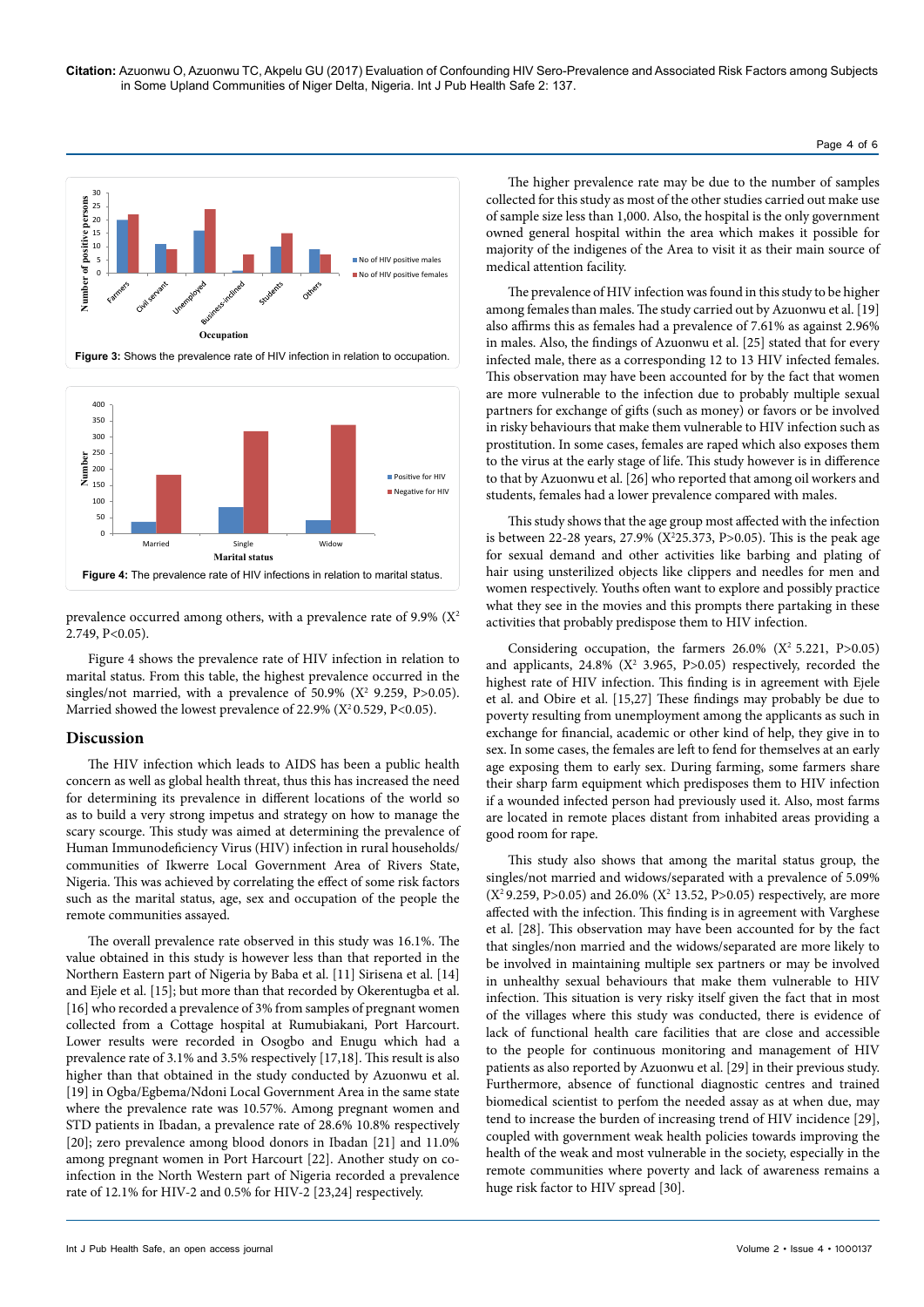**Citation:** Azuonwu O, Azuonwu TC, Akpelu GU (2017) Evaluation of Confounding HIV Sero-Prevalence and Associated Risk Factors among Subjects in Some Upland Communities of Niger Delta, Nigeria. Int J Pub Health Safe 2: 137.

#### **Conclusion**

The impact and the prevalence of HIV infection in Ikwerre Local Government Area of Rivers State had been ascertained. Women are not only more physically vulnerable to HIV infection than men, but also are more susceptible to negative social and economic outcomes caused by the epidemic. Nevertheless, upon the death of their husbands, women lose access and control of the husband assets through which they could earn a living (land, water, livestock, credit and information). Furthermore, this study serves as a pointer for additional call to duty for all stakeholders; it is therefore imperative to sensitize the public on efforts to reduce the incidence of HIV infection and provide possible means of curbing the infection especially in the remote communities where access to functional health facility remains a hugged challenge. The vulnerable groups (women, the unemployed and youths especially) should be given attention to reduce the prevalence of HIV in the area by empowering them economically and educationally.

We strongly recommend that the result obtained in this study be used as a working epidemiological data on the impact and prevalence of HIV infection in Ikwerre Local Government Area of Rivers State and Nigeria at large. It is also strongly suggested that immediate interventional measures be taken by the government and other health agencies with the hope of prioritizing preventive measures such as health education of the general populace and discouraging massive risky clinical and cultural practices that promote transmission of HIV such as the transfusion of unscreened blood and blood products, injecting using unsterilized needles, sharing of blades and sharp objects used for scarification, barbing, ear piercing and circumcision. There should be public awareness campaign on the scourge of HIV/AIDS.

The government should assist in the provision of anti-retroviral drugs at no or low cost and these drugs should be made readily available for the people of this region to prevent the spread of AIDS. Primary health care delivery should be strongly underpinned through the provision of health care facilities and trained medical personnel. We suggest strongly that the graduates in this region should be given employment and the non-graduates encouraged to learn some skills through the skill acquisition programme. The fight against HIV/AIDS should not only be for the government alone, but also for individuals, corporate organizations, companies, Non-Governmental Organizations (NGO'S,) etc. People should show care and love to persons living with HIV/AIDS (PLWHA). Stigma and discrimination should be discouraged at all levels, we strongly opined.

# **Ethical Consideration**

The ethical approval for this community based research was gotten from the Department of Medical Laboratory Science ethical committee of the Rivers State University and the General Hospital Isiokpo, Medical laboratory Unit, where this study was anchored.

#### **Acknowledgement**

The authors are profoundly grateful always to Dr Azuonwu, Good luck, Dr (Mrs) G. N Wokem, Prof Omokaro Obire, Prof S D Abbey, Joy Brown, Hope Enwereji and Prof. E C Chuku for all their support and prayers. We are also indeed grateful to all the subjects who willingly gave their consent to be involved in the study, even as we will also appreciate all the help of the technical staff of the laboratory where this study was assayed**.**

#### **References**

1. [Mariam L \(2008\) The impacts of HIV/AIDS on children, families and](http://www.saathii.org/ovc/context_and_response/03-The Impact of HIV and AIDS on Children, Families and Communities.pdf)

[communities: Risks and realities of childhood during the hiv epidemic. HIV](http://www.saathii.org/ovc/context_and_response/03-The Impact of HIV and AIDS on Children, Families and Communities.pdf)  [Development Prog 30: 1-8.](http://www.saathii.org/ovc/context_and_response/03-The Impact of HIV and AIDS on Children, Families and Communities.pdf)

- 2. WHO (2007) AIDS epidemic update.
- 3. Bell C (2008) The long-run economic costs of AIDS: World bank policy.
- 4. [Goodier JL, Kazazian HH \(2008\) Retrotransposons revisited: The restraint and](https://dx.doi.org/10.1016/j.cell.2008.09.022)  [rehabilitation of parasites. Cell 135: 23-25.](https://dx.doi.org/10.1016/j.cell.2008.09.022)
- 5. [Gallo RC \(2006\) A reflection on HIV/AIDS research after 25 years. Retro](https://dx.doi.org/10.1186/1742-4690-3-72)  [virology 3: 72.](https://dx.doi.org/10.1186/1742-4690-3-72)
- 6. [Palella FJ \(2008\) Declining morbidity and mortality among patients with](https://dx.doi.org/10.1056/NEJM199803263381301)  [advanced HIV infections. HIV outpatient study investigators. New Eng J 338:](https://dx.doi.org/10.1056/NEJM199803263381301)  [853-860.](https://dx.doi.org/10.1056/NEJM199803263381301)
- 7. Smith D (2005) HIV superinfection. J Infec Disease 192 :438-44.
- 8. [Muciaccia B \(2005\) Evidence for frequent reinfection with hiv type 1 of a](https://dx.doi.org/10.1128/JVI.79.16.10701-10708.2005)  [different subtype. J Virol 79: 10701-10708.](https://dx.doi.org/10.1128/JVI.79.16.10701-10708.2005)
- 9. Coovadia H (2005) Antiretroviral agents. New Eng J Med 351:289-292.
- 10. [Kallings LO \(2008\) The first postmodern pandemic: 25 years of HIV/AIDS. J Int](https://dx.doi.org/10.1111/j.1365-2796.2007.01910.x)  [Med 263: 218-243.](https://dx.doi.org/10.1111/j.1365-2796.2007.01910.x)
- 11. Sirrisena ND, Njoku MD, Idoko JA (2002) Hepatitis B surface antigenamia in patients with human immunodeficency virus-1 (hiv-1) infection in jos, Nigeria. Nigeria Med Prac 41: 18-20.
- 12. National HIV and AIDS and reproductive health survey.
- 13. WHO (2015) HIV/AIDS fact sheet.
- 14. Baba MM, Gashau W, Hassan AW (2000) Detection of Hepatitis B surface antigenaemia in patients with and without the manifestation of aids in maiduguri, Nigeria. Postgraduate Med J 5: 125-127.
- 15. Ejele OA, Nwauche CA, Erhabor O (2004) Prevalence of Hepatitis B surface antigenaemia in HIV positive patients in the niger delta Nigeria. Nigeria J Med  $13.2$
- 16. [Okerentugba PO, Uchendu SC, Okonko IO \(2015\) Prevalence of HIV among](http://article.sapub.org/10.5923.j.phr.20150502.03.html)  [pregnant women in rumubiakani, port harcourt, Nigeria. Public Health Res 5:](http://article.sapub.org/10.5923.j.phr.20150502.03.html)  [58-65.](http://article.sapub.org/10.5923.j.phr.20150502.03.html)
- 17. [Buseri FI, Muhibi MA, Jeremiah ZA \(2009\) Sero-epidemiology of transfusion](https://dx.doi.org/10.2450/2009.0071-08)[transmissible infectious diseases among blood donors in Osogbo, south-west](https://dx.doi.org/10.2450/2009.0071-08)  [Nigeria. Blood Trans 7: 293-299.](https://dx.doi.org/10.2450/2009.0071-08)
- 18. [Chukwurah EF, Nneli RO \(2005\) Prevalence of transfusion transmissible](https://dx.doi.org/10.2450/2009.0071-08)  [infectious disease markers among blood donors in a south eastern state of](https://dx.doi.org/10.2450/2009.0071-08)  [Nigeria. Nigerian Biomedi Sci J 1: 114-117.](https://dx.doi.org/10.2450/2009.0071-08)
- 19. [Azuonwu O, Ihua A, Wokem GH, Igwe C \(2017\) Prevalence of Human](https://dx.doi.org/10.21767/2172-0479.100118)  [Immunodeficiency Virus \(HIV\) antibody among subjects in ogba/egbema/ndoni](https://dx.doi.org/10.21767/2172-0479.100118)  [local government area \(lga\) of rivers state of Nigeria. Trans Biomed 8: 118.](https://dx.doi.org/10.21767/2172-0479.100118)
- 20. Motayo OB, Okonko IO, Uche LN, Onoja BA, Obiogbolu CH (2009) The seroprevalence of Human Immunodeficiency Virus (HIV) among patients attending the special treatment clinic at university college hospital, ibadan, Nigeria. Nigerian J Microbiol 23: 1904-1910.
- 21. [Alli JA, Okonko IO, Abraham OA, Kolade AF, Ogunjobi PI, et al. \(2010\) A](https://www.medwelljournals.com/abstract/?doi=rjmsci.2010.255.275)  [serosurvey of blood parasites \(](https://www.medwelljournals.com/abstract/?doi=rjmsci.2010.255.275)*Plasmodium, microfilaria*, HIV, HBsAg, HCV [antibodies\) in prospective nigerian blood donors. Res J Med Sci 4: 255-275.](https://www.medwelljournals.com/abstract/?doi=rjmsci.2010.255.275)
- 22. Frank-Peterside N, Okonko IO, Okerentugba PO, Jaja N (2012) Detection of HIV 1 and 2 antibodies among pregnant women in port harcourt, rivers state, Nigeria. World App Sci J 16: 589-598.
- 23. [Abdulazeez A, Alo E, Naphthali R \(2008\) Concurrent infection of HIV-1 and HIV-](https://www.idosi.org/wjms/3(1)08/4.pdf)[2 serotypes in Adamawa State Nigeria. World J Med Sci 3: 15-18.](https://www.idosi.org/wjms/3(1)08/4.pdf)
- 24. Nsagha DS, Njunda AL, Kamga HLF, Assob JCN, Bongkem EA (2012) HIV-1/HIV-2 co-infection among voluntary counselling and testing subjects at a regional hospital in cameroon. African Health Sci 12: 276-281.
- 25. [Azuonwu O, Erhabor O, Obire O \(2012\) HIV among military personnel in the](link.springer.com/article/10.1007/s10900-011-9411-5)  [niger delta of Nigeria. J Comm Health 37: 25-31.](link.springer.com/article/10.1007/s10900-011-9411-5)
- 26. [Azuonwu O, Obire O, Nwankwo ME \(2010\) Prevalence and risk factors of](http://www.cabdirect.org/abstracts/20103270950.html)  [human immunodeficiency virus \(HIV\) in Ndoki communities of Nigeria. J Pharm](http://www.cabdirect.org/abstracts/20103270950.html)  [Res 3: 1607-1611.](http://www.cabdirect.org/abstracts/20103270950.html)